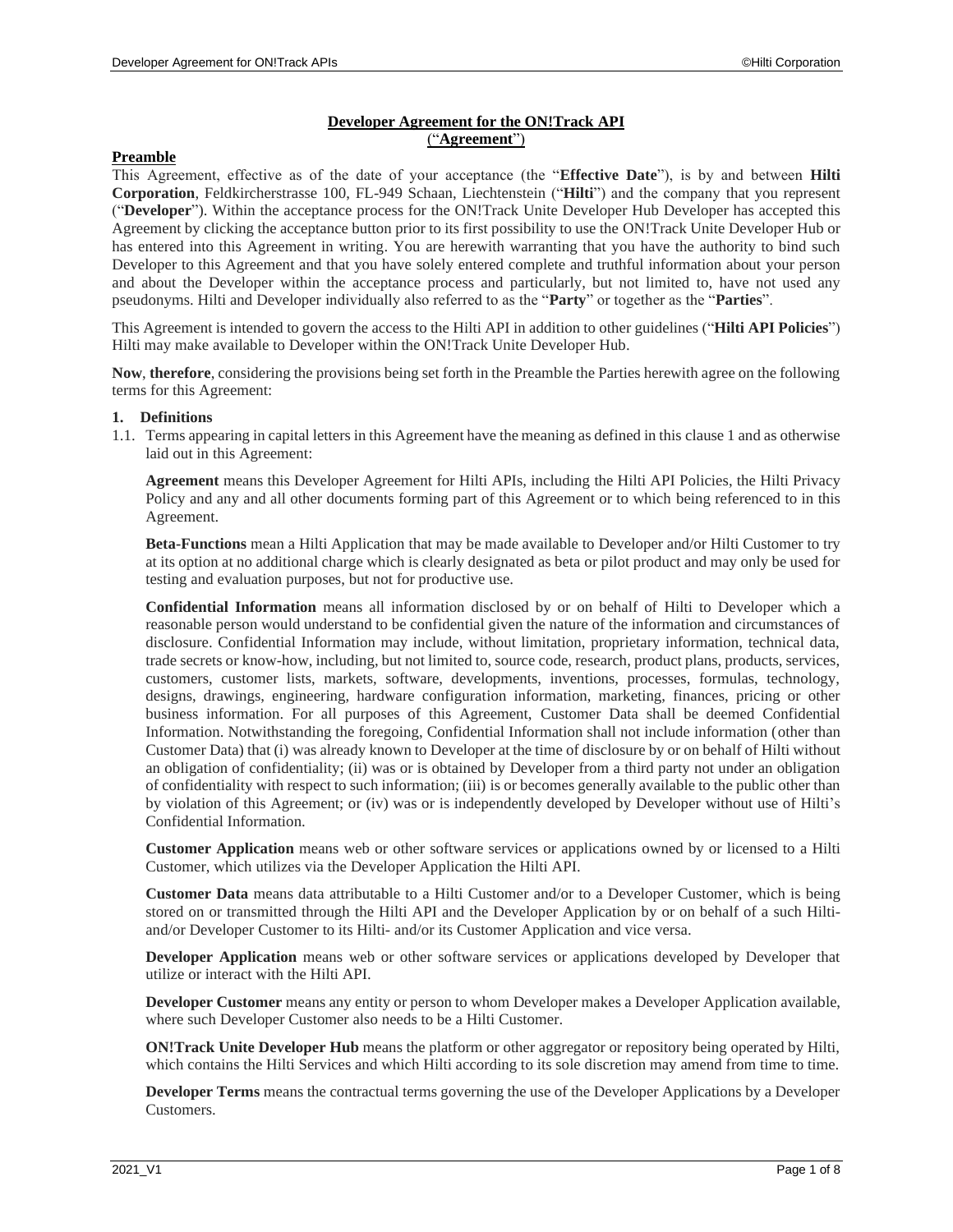**End-User** means users attributable to a Customer to which the Developer makes a Developer Application available and not being a Subcontractor.

**Hilti API Policies** means any and all restrictions and policies, including the Hilti trademark usage guidelines implemented by Hilti from time to time with respect to the Hilti API, as being set forth in the documentation for the Hilti API or as otherwise communicated to Developer by Hilti.

**Hilti API** means a programming interface to a Hilti Application and any accompanying or related documentation, source code, executable applications and other materials made available by Hilti, including, without limitation, within the ON!Track Unite Developer Hub Unite.ontrack3.hilti.com and which Hilti according to its sole discretion may amend from time to time.

**Hilti Application** means any web-, on-premise or other software service, application or Beta-Functions developed by or on behalf of, licensed to and/or owned by Hilti Corporation that may or may not contain or is connected to the Hilti API and which Hilti according to its sole discretion may amend from time to time.

**Hilti Customer** means any entity or person to whom Hilti makes a Hilti Application available.

**Hilti Privacy Policy** means the [Privacy Policy](https://www.hilti.group/content/hilti/CP/XX/en/non-transactional/footer-seiten/gb_privacy.html) being made available by Hilti in form of a online publication and which is updated from time to time according to Hilti's sole discretion.

**Hilti Services** means any and all services, materials and applications, which may be made available by Hilti to Developer for the usage of the Hilti API, including the Hilti API. The Hilti Services may also include, documentation, instructional videos, development tools, web-based and audio-visual instructional materials, examples of Hilti Applications or access to developer portions of the Hilti API. Unless otherwise set forth in this Agreement, the term Hilti Services shall also include the ON!Track Unite Developer Hub, the Hilti APIs and the Hilti Applications.

**Intellectual Property Rights** means any and all common law, statutory and other industrial property rights and intellectual property rights, including copyrights, trademarks, trade secrets, patents and other proprietary rights issued, honored or enforceable under any applicable laws anywhere in the world, and all moral rights.

**Performance Data** means data related to the use of and calls to the Hilti API so as to analyze the performance of the Hilti API, in order to improve its operation. None of these data will include any personal data of the Developer or of the Developer- or Hilti Customers.

**Subcontractor** means any individual authorized to use the Hilti API by Developer, where such authorization may be issued by the Developer for the sole purpose of supporting the Developer in developing, maintaining and/or operating the Developer Application.

1.2. Unless the context otherwise clearly indicates, words used in the singular include the plural and the plural includes the singular.

### **2. Hierarchy**

2.1. In case of contradictions between the Hilti API Policies and the Agreement, the latter shall prevail, unless Hilti deviates in a Hilti API Policy from a certain section of the Agreement by explicitly referring to the section in the Agreement to be deviated from.

### **3. Purpose**

- 3.1. This Agreement governs Developer's rights to use and access the Hilti Services for the purpose of developing, implementing a connection between a Hilti Application and a Customer Application by utilizing the Hilti API and the Developer Application according to terms being set forth in this Agreement. The applicable Hilti Services may be made available by Hilti according to its sole discretion within the ON!Track Unite Developer Hub. Furthermore, Developer`s access to and use of the Hilti API shall particularly, but not limited to, be governed by the Hilti API Policies.
	- 3.2. Until further notice by Hilti, Hilti provides Developer the Hilti Services free-of-charge pursuant to the provisions of this Agreement.

### **4. Intellectual Property Rights**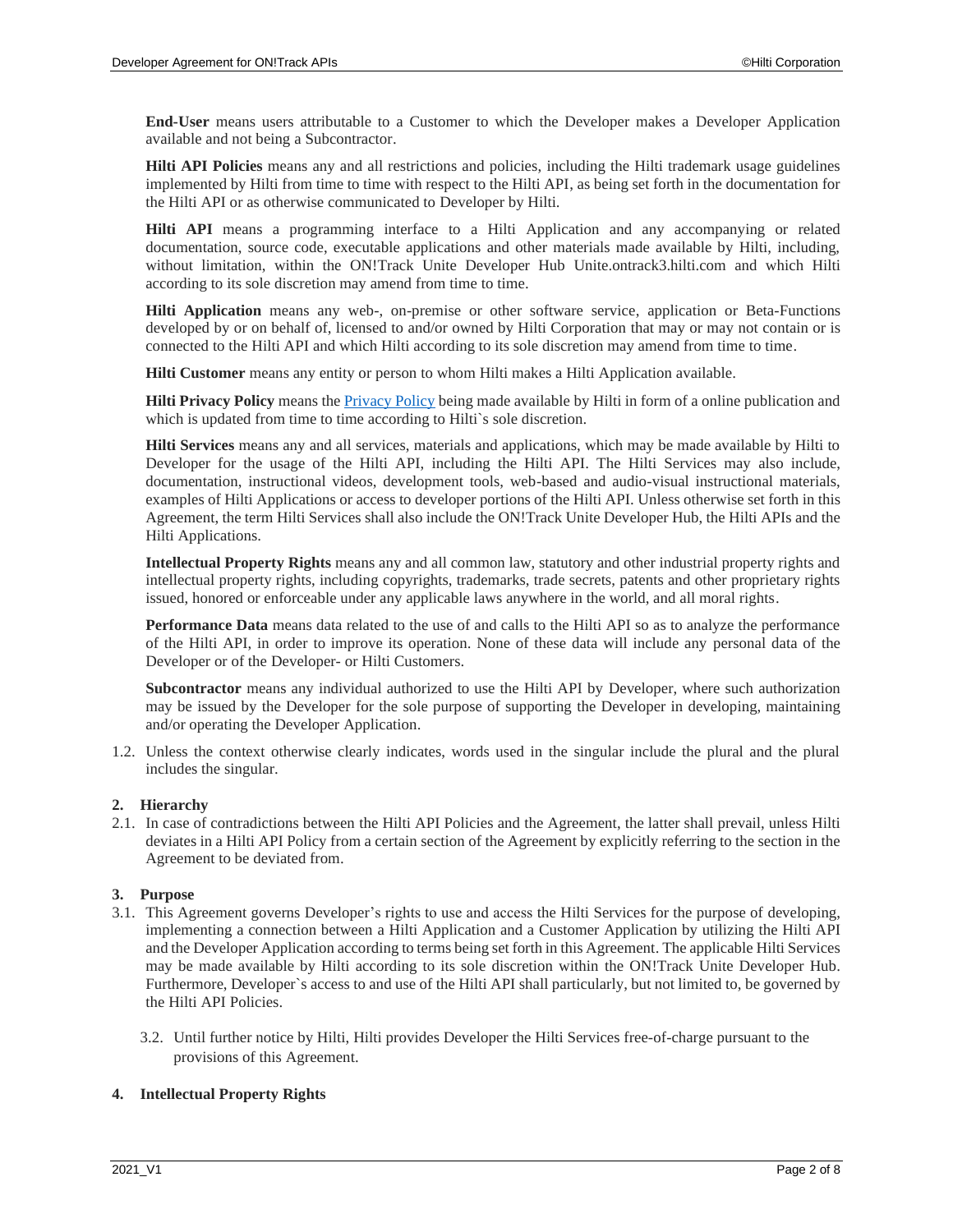- 4.1. Subject to the limited rights expressly granted in this Agreement, no rights are granted to Developer. Hilti reserves all rights, title and interest to its Intellectual Property Rights, its data and particularly to its Hilti Services.
- <span id="page-2-1"></span>4.2. Subject to the provisions of this Agreement, including, but not limiting to section [5](#page-2-0) and [6](#page-3-0) of this Agreement, Hilti hereby grants to Developer a free-of-charge non-exclusive, non-transferable, non-sublicensable, worldwide, revocable right during the term of this Agreement to: (a) connect to the Hilti API and the Hilti Services to develop, implement, maintain, operate and commercially distribute the Developer Applications solely for use the Development Customers, the respective End-Users and the Subcontractors, where the individual Hilti API on behalf of a Development Customer, may be subject to a remuneration, which Hilti may charge towards such Development Customer; (b) use, reproduce, distribute, and transmit Customer Data to the extent necessary to format and display it in the Developer Applications and/or Customer Application; (c) use and display the Hilti trademarks in conformity with Hilti trademark usage guidelines for the sole purpose of identifying that the Customer Data originates from the Hilti API, and any such use of the Hilti trademarks shall inure to the benefit of and belong to Hilti.
- 4.3. Developer hereby irrevocably grants to Hilti a free-of-charge non-exclusive, transferable, sublicensable, perpetual and worldwide right to: (a) directly or indirectly use, reproduce, modify, alter, amend, distribute, and transmit Customer Data that have been provided via the Hilti API to the extent necessary to format and display it in a Hilti Application; (b) collect and use the Performance Data.
- 4.4. Developer hereby grants to Hilti a free-of-charge, fully paid-up, worldwide, transferable, sub-licensable, irrevocable and perpetual license to implement, use, modify, commercially exploit and/or incorporate into the Hilti Service, the Hilti Applications and/or the Hilti APIs any suggestions, enhancement requests, recommendations or other feedback Hilti receives from Developer or from Developer Customers and/or Hilti Customers.

#### <span id="page-2-0"></span>**5. Developer restrictions and responsibilities**

The usage rights granted in clause [4.2](#page-2-1) of this Agreement are explicitly conditioned on Developer's adherence to the following restrictions and compliance with its responsibilities as set forth herein:

- 5.1. Developer must comply with all restrictions set forth in this Agreement. If Hilti believes, in its sole discretion, that Developer has violated or attempted to violate any term, condition or the spirit of this Agreement, Hilti shall be entitled, to temporarily or permanently revoke the rights being granted to Developer under this Agreement with or without notice to Developer.
- 5.2. In order to use and access the ON!Track Unite Developer Hub Developer may need to obtain login credentials. In order to access the Hilti API must obtain a token. Both the login credentials and the token will be provided by Hilti. Developer may not share its login credentials or the token with any third party, shall make all reasonable efforts to keep both secure and shall use the token as Developer's sole means of accessing the Hilti API. If login credentials or a token being shared with a third party or in case Developer detects any security vulnerability in the Hilti Services, Developer must immediately inform Hilti in writing.
- 5.3. Any Developer Application that uses or relies upon the Hilti API shall not replicate products or services offered by Hilti to the Hilti Customers, including, without limitation, individual functions thereof. Subject to the preceding sentence and the Parties' other rights and obligations under this Agreement, each Party herewith agrees that the other Party may develop and publish applications that are similar to or otherwise compete with such Party's applications.
- 5.4. Developer shall not use the Hilti API in order to monitor the availability, performance, or functionality of the Hilti API and/or of a Hilti Application or for any similar benchmarking purpose.
- 5.5. Hilti shall have the right, in its sole discretion, to refuse to permit Developer's use of the Hilti API. Hilti shall have no liability to Developer for such refusal.
- 5.6. No Developer Application shall, in any manner, display any form of advertising within or connected to any Customer Data.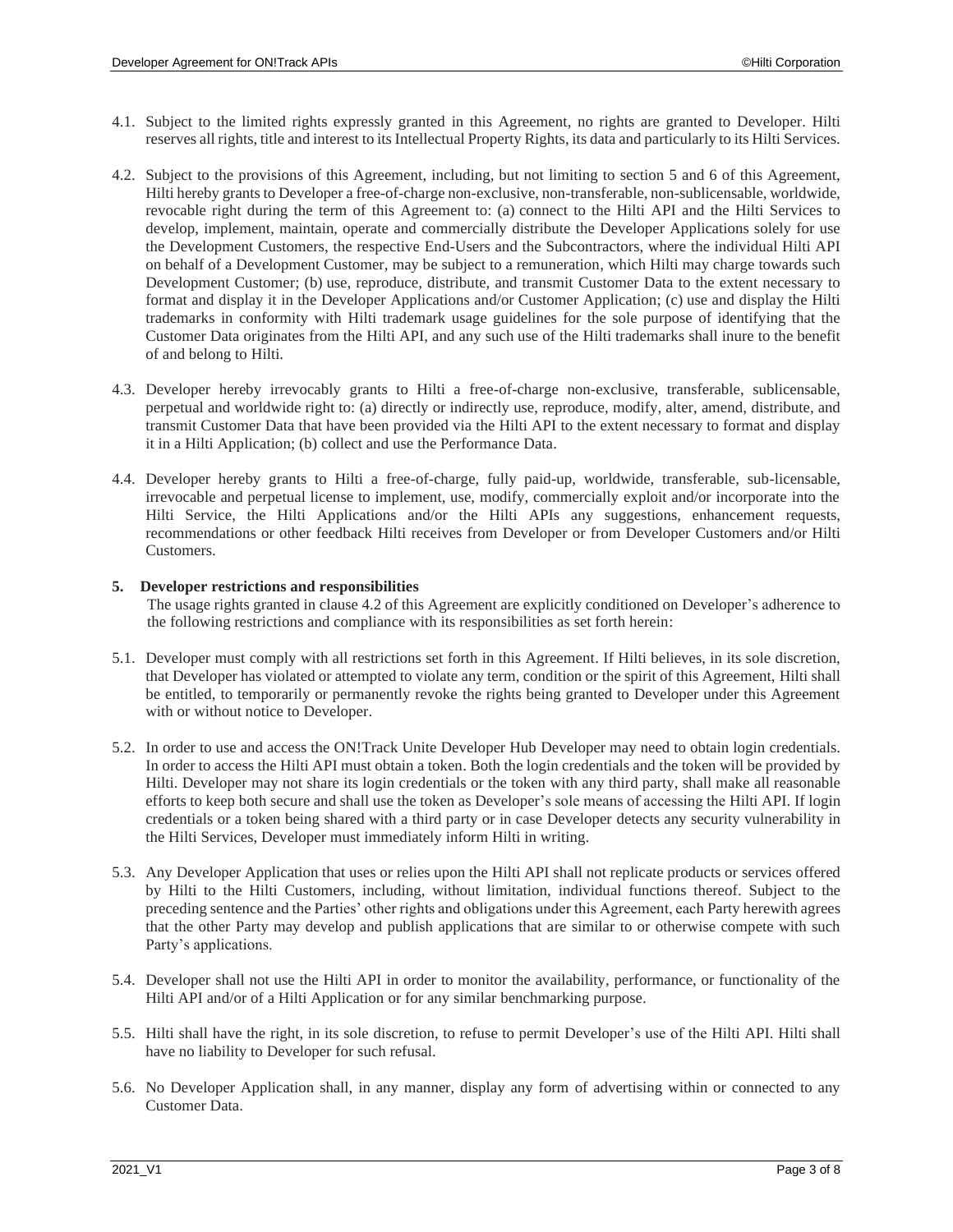- 5.7. A Developer Application shall not access the Hilti API for any purpose of data mining, high load calls, abusive calls or for other data gathering purposes, other than for the ordinary use of the Hilti API in connection with providing Customer Data to the Developer - and/or Hilti Application and vice versa.
- 5.8. Developer shall under no circumstances repackage or resell the Hilti Services, Customer Data, or any data derived thereof.
- 5.9. Developer is not permitted to use the Hilti Services, any Customer Data in any manner that does or could potentially undermine their security. In addition, Developer shall not, and shall not attempt to, interfere with, modify or disable any features, functionality or security controls of the Hilti Services, any Customer Data, defeat, avoid, bypass, remove, deactivate or otherwise circumvent any protection mechanisms for them, or reverse engineer, decompile, disassemble or derive source code, underlying ideas, algorithms, structure or organizational form of them.
- 5.10. Developer shall warrant that every Subcontractor complies with all requirements of this Agreement.
- 5.11. A Developer Application may only be used by business customers and not by private end customers.

#### <span id="page-3-0"></span>**6. Developer representations, warranties and covenants**

- 6.1. Developer acknowledges and herewith warrants for the entire term of the Agreement that:
	- 6.1.1. Developer complies with the provisions as being set forth in section [5;](#page-2-0)
	- 6.1.2. Developer is solely responsible, and that Hilti has no responsibility or liability of any kind, for the functioning, content, development, operation, support or maintenance of any Developer Application and of Developer`s use of the Hilti Services and any Customer Data;
	- 6.1.3. Developer is solely responsible for (i) the entire development, technical installation, support and operation of any of its Developer Applications; (ii) creating and displaying information and content on, through or within any of its Developer Applications; (iii) ensuring that all of its Developer Applications are in compliance with the applicable laws and do not, particularly, but not limited to, violate or infringe the Intellectual Property Rights of Hilti and/or of any third party; (iv) ensuring that all of its Developer Applications are not offensive, profane, obscene, libelous or otherwise illegal; (v) ensuring that the Developer Application is secure according to the applicable industry standards and that no (a) unauthorized access to the Developer Application or to the Hilti Services, any Customer Data is given and that no (b) malicious software is introduced to them;
	- 6.1.4. Developer has obtained the prior written consent in accordance the respective contractual- (e.g. confidentiality) and with the applicable law requirements (e.g. data protection laws) of: (i) the respective Hilti Customer for the transmission of the Customer Data from the Hilti Application of such Hilti Customer via the Hilti API to the Developer Application and vice versa and of (ii) all End-Users of such Hilti- and Developer Application;
	- 6.1.5. Developer to be solely responsible for the privacy, security and integrity of the Customer Data and to maintain and handle all Customer Data in accordance with privacy and security measures adequate to preserve the confidentiality and security of all Customer Data and all applicable privacy laws and regulations, and in no event less protective than the measures and policies set forth in the Hilti Privacy Policy;
	- 6.1.6. Developer will not (i) modify the content of Customer Data in a manner that adversely affects the integrity of Customer Data; (ii) disclose Customer Data to any third party; or (iii) use Customer Data for any other purpose as those being set forth in this Agreement and/or in the agreement with its Developer Customer;
	- 6.1.7. The Developer Applications do not violate, misappropriate or infringe upon the Intellectual Property Rights of any third party;
	- 6.1.8. Developer will include the Mandatory Terms in the Developer Terms.
	- 6.1.9. Developer will only make the Developer Application available in compliance with the applicable export controls, (e.g. U.S. export control laws).

#### **7. Distribution of Developer Application and support**

<span id="page-3-1"></span>7.1. Developer expressly acknowledges that Hilti has no and does not want to have any control over Developer`s distribution and marketing of its Developer Application. The distribution and marketing of the Developer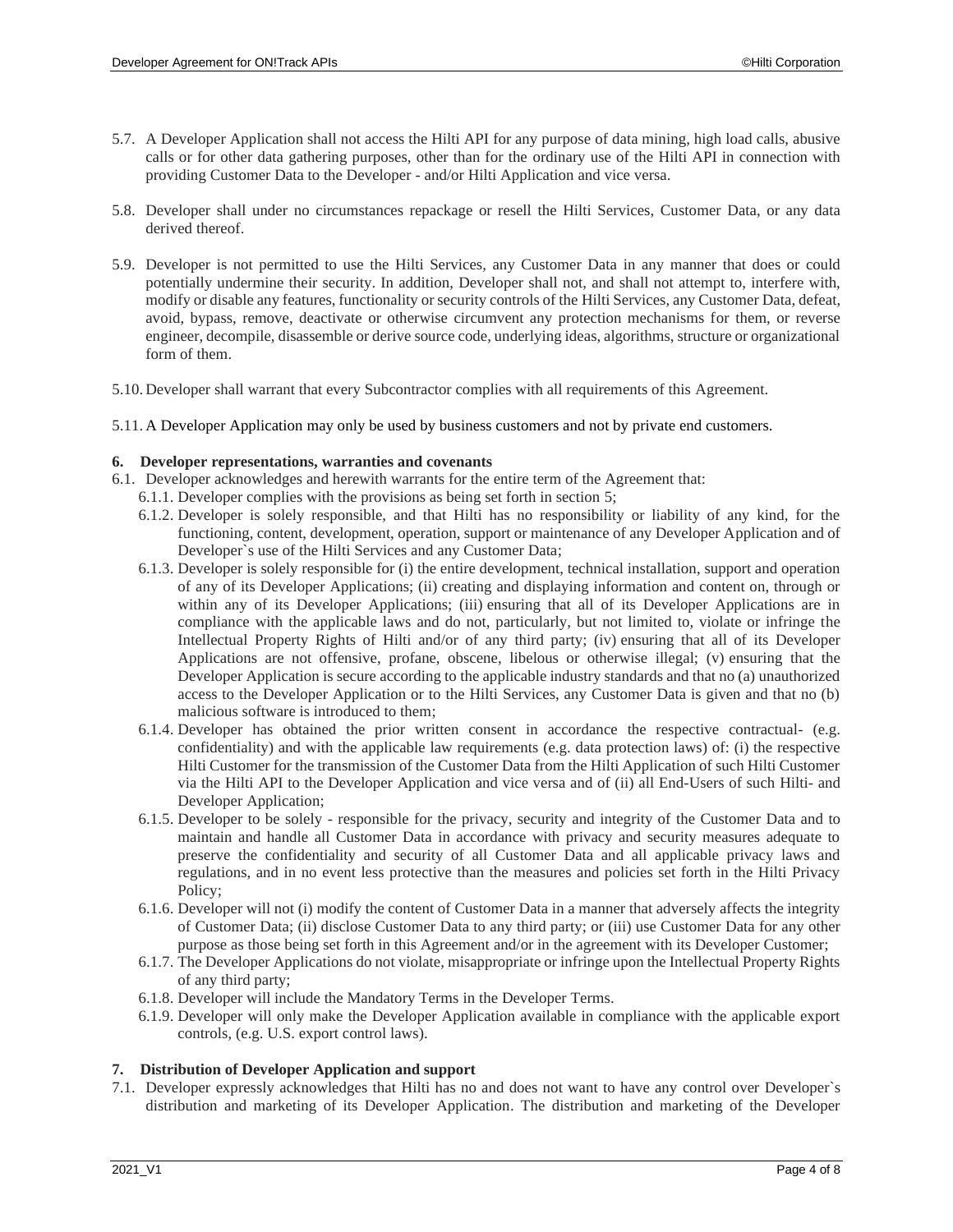Application will solely be conducted by the Developer in its own name and for its own account. Hilti will at no time be a party to the Developer Terms. Accordingly, Hilti offers no support for any Developer Application and herewith disclaims any and all representations and warranties whatsoever regarding any Developer Application and as set further set forth in section [10.](#page-5-0)

- <span id="page-4-0"></span>7.2. This Agreement does not entitle Developer to any support for the Hilti Services, unless explicitly otherwise agreed upon between the Parties under a separate agreement in writing. Developer shall not represent to any End-Users that Hilti is available to provide any such support or to make any other representations on behalf of Hilti.
- <span id="page-4-1"></span>7.3. Developer shall include the following mandatory provisions ("**Mandatory Terms**") in the Developer Terms.

### Mandatory Terms:

- 7.3.1. Developer is the licensor of the Development Application and Hilti is not a party to the Developer Terms.
- 7.3.2. Developer grants the Development Customer and the End Users a, worldwide, non-exclusive, non-transferable and non-sublicensable license to access, deploy, use and integrate the Development Application in connection with the Hilti API for so long as the Development Application is supported by the Hilti API.
- 7.3.3. Any information that Developer collects, stores and processes from its Development Customer and the respective End-Users will be subject to the Developer Terms, privacy notice, or similar terms that the Developer provides to its Development Customers and the respective End-Users, and will not be subject to the Hilti Privacy Policy.
- 7.3.4. The Development Customer and the respective End-User may not modify, reverse engineer, decompile or disassemble the Hilti Application and/or the Hilti API in whole or in part, or create any derivative works from or sublicense any rights thereto, unless otherwise expressly authorized in writing by Hilti.
- 7.3.5. Developer and Hilti shall maintain all rights, title and interest in and to all of their respective Intellectual Property Rights. The rights granted to the Development Customer and the respective End-Users to use the Developer Application under the Developer Terms do not convey any additional rights in the Hilti Application or the Hilti API, or in any Intellectual Property Rights associated therewith, other than those being explicitly set forth in this Agreement.
- 7.3.6. The Development Customer shall agree to individually grant to the Developer and to Hilti a royalty-free, worldwide, transferable, sub-licensable, irrevocable and perpetual license to incorporate into the Development- and/or into the Hilti Application or to otherwise use any suggestions, enhancement requests, recommendations or other feedback provided by the Development Customer.
- 7.3.7. The Development Customer shall agree to the warranty disclaimer as being set forth below in section [10,](#page-5-0) to the limitation of liability as being set forth below in section [11](#page-5-1) and to the indemnity as being set forth below in section [12.](#page-5-2)
- 7.4. The above section[s 7.1,](#page-3-1) [7.2](#page-4-0) an[d 7.3](#page-4-1) shall not be applicable, if and to the extent Developer and Hilti have entered into a separate agreement in writing under which Developer shall develop for Hilti an application depending on or utilizing a Hilti API and such application being distributed and marketed by Hilti.

### **8. Confidentiality**

- 8.1. Developer may from time to time, gain access to Confidential Information. At all times during and after this Agreement, Developer may use Confidential Information only to the extent necessary to exercise its rights under this Agreement and subject to the express permissions set forth herein. At all times during and after this Agreement, Developer may not disclose Confidential Information to a third party without the prior written consent of Hilti. Without limiting any other obligation of Developer under this Agreement, at all times during and after this Agreement, Developer agrees that it will protect Confidential Information from unauthorized use, access, or disclosure in a commercially reasonable manner and no less than the same manner that Developer would use to protect its own confidential and proprietary information of a similar nature.
- 8.2. If Developer is legally compelled to disclose the Confidential Information, it shall promptly inform Hilti of this fact beforehand, to the extent legally permitted, and provide reasonable assistance, if Hilti wishes to prevent or contest the disclosure.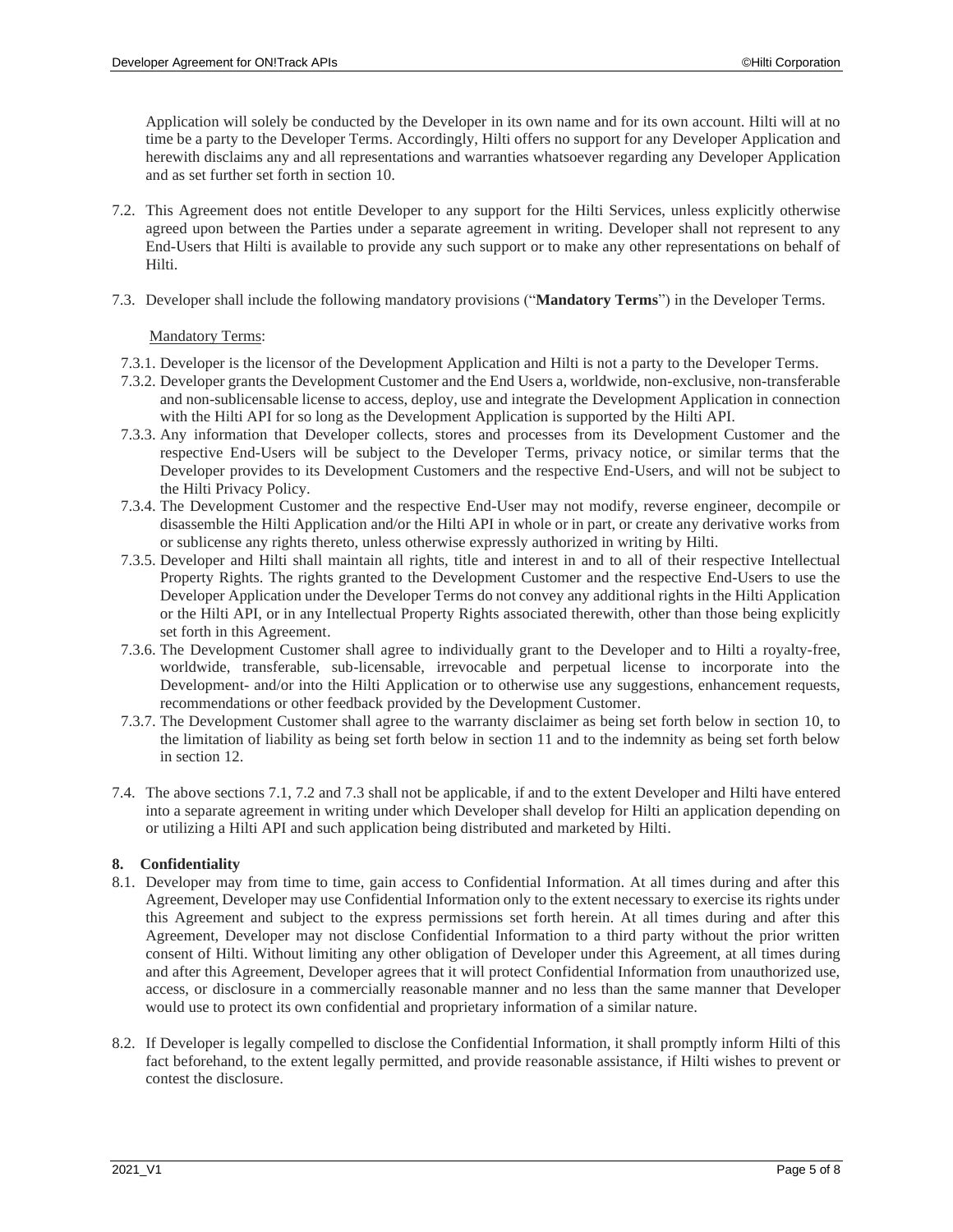8.3. If the Developer is in breach of the confidentiality provisions of this Agreement (e.g. discloses or uses Hilti`s Confidential Information or threatens to disclose or use it), Hilti shall have the right to injunctive relief to stop such acts, without prejudice to any other available legal remedies, whereby the Parties hereby acknowledge that any other available remedies are inadequate.

### **9. Beta-Functions**

9.1. Developer herewith acknowledges and agrees that (i) the Beta-Functions provided under this Agreement, which are explicitly designated as a beta and/or pilot product, shall only be used for testing and evaluation purposes and may not yet comply with legal and/or regulatory requirements; (ii) the Beta-Functions are not being released for productive usage by Developer with the Beta-Functions; and (iii) if Developer use the Beta-Functions for any other as the allowed purposes, Developer will indemnify and hold harmless Hilti for any damages that may arise out of such activities. Developer may choose to try such Beta-Functions or not in its sole discretion and at its sole risk, where Developer herewith acknowledges and agrees that the Beta-Functions are however, not supported by Hilti, may be discontinued at any time according to Hilti`s sole discretion and may never be made commercially available. Developer herewith acknowledges and agrees that Hilti will have no liability for any harm or damage arising out of or in connection with a discontinuation of the Beta-Functions.

# <span id="page-5-0"></span>**10. Disclaimer of Warranties**

10.1. Hilti hereby excludes all express or implied warranties, guarantees and conditions relating to the Hilti Services, in particular with regard to their usability for a specific purpose. Hilti does not warrant that the Hilti Services will work without error or without interruption or that they are free of third party Intellectual Property Rights. Developer alone is responsible for the selection and use of the Hilti Services. Developer herewith acknowledges that Hilti does not warrant that the Hilti Services will be uninterrupted, timely, secure, error-free, accurate, free from viruses or malicious software or that any defects are being corrected.

# <span id="page-5-1"></span>**11. Limitation of Liability**.

- 11.1. Strict liability according to section 536a Subsection 1 Alternative 1 German Civil Code is excluded.
- <span id="page-5-3"></span>11.2.The liability of Hilti for any and all damages under this Agreement due to slight negligence, regardless of the legal basis, is hereby excluded.
- <span id="page-5-4"></span>11.3.The aforementioned limitations of liability as being set forth in section [11.2,](#page-5-3) shall not apply to grossly negligent or intentional damage, personal injury or in cases of statutory compelling liability (in particular pursuant to Product Liability Act).
- 11.4. Sections [11.2](#page-5-3) and [11.3](#page-5-4) shall apply accordingly to Hilti's liability for futile expenses.
- 11.5. Developer is obliged to take appropriate measures to prevent and reduce damages. Developer is in particular obliged to back up the data that it uses in connection with the use of the Hilti Services. This is the sole responsibility of the Developer. Hilti will not be responsible in any means for restoring tenant based data.
- 11.6. Developer acknowledges that its breach of this Agreement may cause irreparable harm to Hilti, the extent of which would be difficult to ascertain. Accordingly, Developer agrees that, in addition to any other remedies to which Hilti may be legally entitled, Hilti shall have the right to seek immediate injunctive relief in the event of a breach of this Agreement by Developer or any of its officers, employees, consultants or other agents.

# <span id="page-5-2"></span>**12. Indemnification**

12.1. Developer agrees that Hilti shall have no liability whatsoever for any use Developer makes of the Hilti Services. Developer herewith agrees to indemnify and hold harmless Hilti, and its subsidiaries, affiliates, officers, agents, employees, advertisers, licensors, and partners, to the fullest extent from and against any and all claims, liabilities, damages (actual and consequential), losses and reasonable expenses (including legal and other professional fees) arising from or in any way related to any third party claims relating to Developer's use of the Hilti Services or any violation of this Agreement.

### <span id="page-5-5"></span>**13. Term and Termination**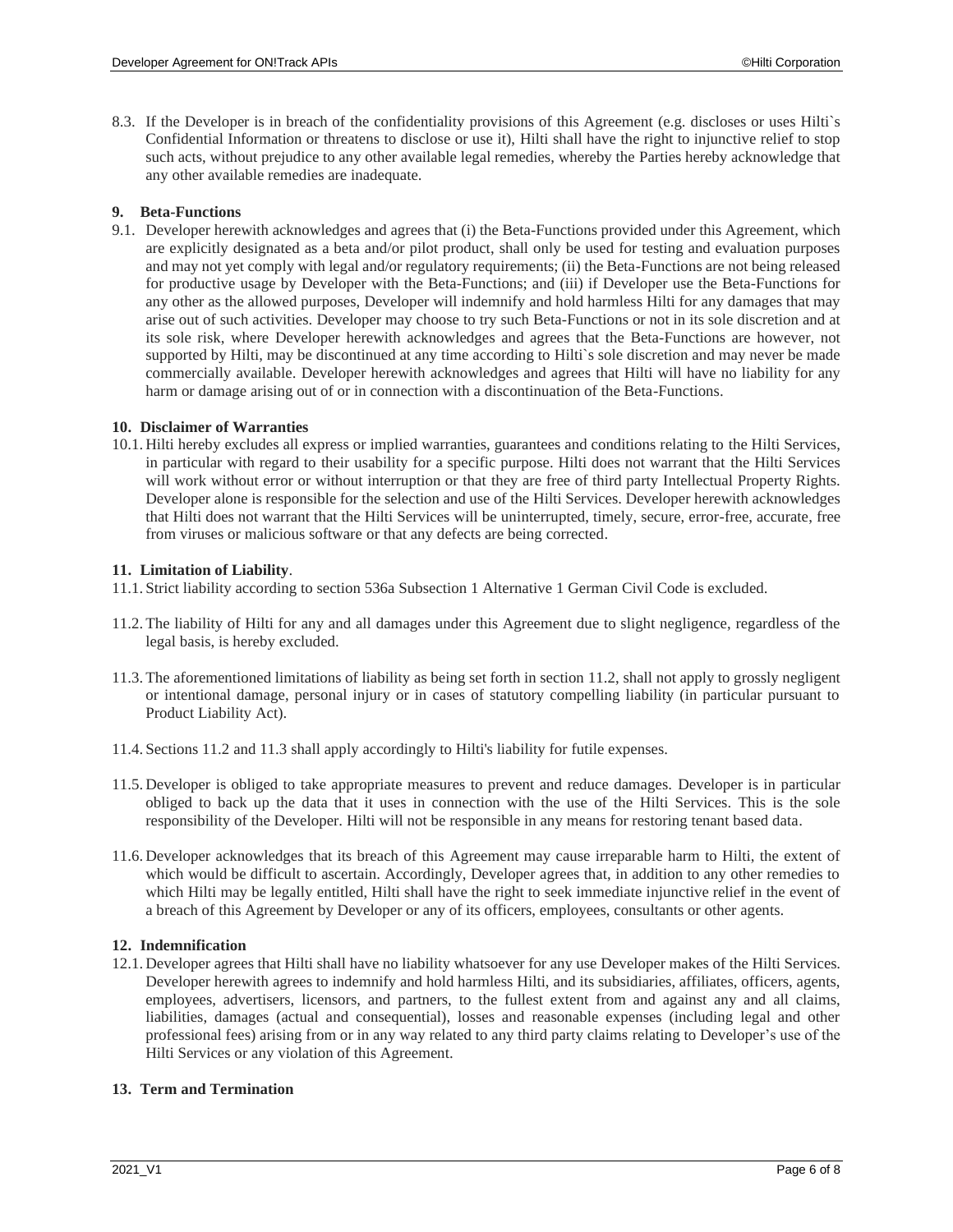13.1.This Agreement shall commence on the Effective Date and will remain in effect until terminated pursuant to this section [13.](#page-5-5) Either Party may terminate this Agreement at any time, for any reason, or for no reason including, but not limited to, if Developer violates any provision of this Agreement. Any termination of this Agreement shall also terminate the usage rights granted to Developer hereunder. Upon termination of this Agreement for any reason, Developer shall cease using, and either return to Hilti, or destroy and remove from all computers, hard drives, networks, and other storage media, all copies of any materials provided pursuant to this Agreement and any Confidential Information in Developer's possession, and shall certify to Hilti in writing upon Hilti's request that such actions have occurred. In addition to any rights that accrued prior to termination, each provision of this Agreement that by its nature, should survive the termination of this Agreement shall survive such termination.

# **14. Miscellaneous**

### 14.1.**Modifications**

<span id="page-6-0"></span>14.1.1. Developer acknowledges and agrees that Hilti may modify this Agreement, the Hilti Services, Hilti's Privacy Policy from time to time ( "**Modification**"). Developer will be notified of a Modification through notifications or posts on the ON!Track Unite Developer Hub. Developer further acknowledges and agrees that such Modifications may be implemented at any time and without any prior notice to Developer. Developer shall, within thirty days from the date of first notice of any Modification(s) (or such shorter period of time specified in the notice of the Modification(s)) (the "**Conformance Period**") comply with such Modification(s) by implementing and using the most current version of the Hilti API and making any changes to Developer Applications that may be required as a result of such Modification(s). Developer acknowledges that a Modification may have an adverse effect on a Developer Application, including but not limited to changing the manner in which a Developer Application communicates with the Hilti API and displays or transmits Customer Data. Developer's continued access to or use of the Hilti Services following the Conformance Period shall constitute binding acceptance of the Modification(s) at issue.

#### 14.2. **Assignment; entire agreement**

- 14.2.1. Developer may not, directly or indirectly, by operation of law or otherwise, assign all or any part of this Agreement or Developer's rights under this Agreement or delegate performance of Developer's duties under this Agreement without Hilti's prior written consent. Hilti may, without Developer's consent, assign this Agreement to any affiliate or in connection with any merger or change of control of Hilti or the sale of all or substantially all of its assets provided that any such successor agrees to fulfill its obligations pursuant to this Agreement. Subject to the foregoing restrictions, this Agreement will be fully binding upon, inure to the benefit of and be enforceable by the Parties and their respective successors and assignees.
- 14.2.2. This Agreement by and between Developer and Hilti constitutes the entire agreement among the Parties with respect to the subject matter of this Agreement. General terms and conditions of the Parties do not apply even if they have not been expressly objected. Except as otherwise set forth above in section [14.1.1,](#page-6-0) any changes, amendments and/or supplements to this Agreement require the written form. This form requirement also applies to any changes to the form requirement as being set forth in this section.
- 14.2.3. Either Party's failure to enforce at any time any provision of this Agreement does not constitute a waiver of that provision or of any other provision of this Agreement.

#### 14.3. **Severability**

14.3.1. If any provision in this Agreement is held by a court of competent jurisdiction to be unenforceable, such provision shall be modified by the court and interpreted so as to best accomplish the original provision to the fullest extent permitted by law, and, in any event, the remaining provisions of this Agreement shall remain in effect.

#### 14.4. **Relationship of the Parties**

14.4.1. The Parties are independent contractors. This Agreement does not create a partnership, franchise, joint venture, agency, fiduciary or employment relationship among the parties. This Agreement does not and is not intended to confer any rights or remedies upon any person other than the parties.

#### 14.5. **Notice**

14.5.1. All notices to be provided under this Agreement must be sent at least in textual form (in writing, by fax or email), unless provisions of this Agreement expressly stipulate a different form. Hilti and Developer are to send